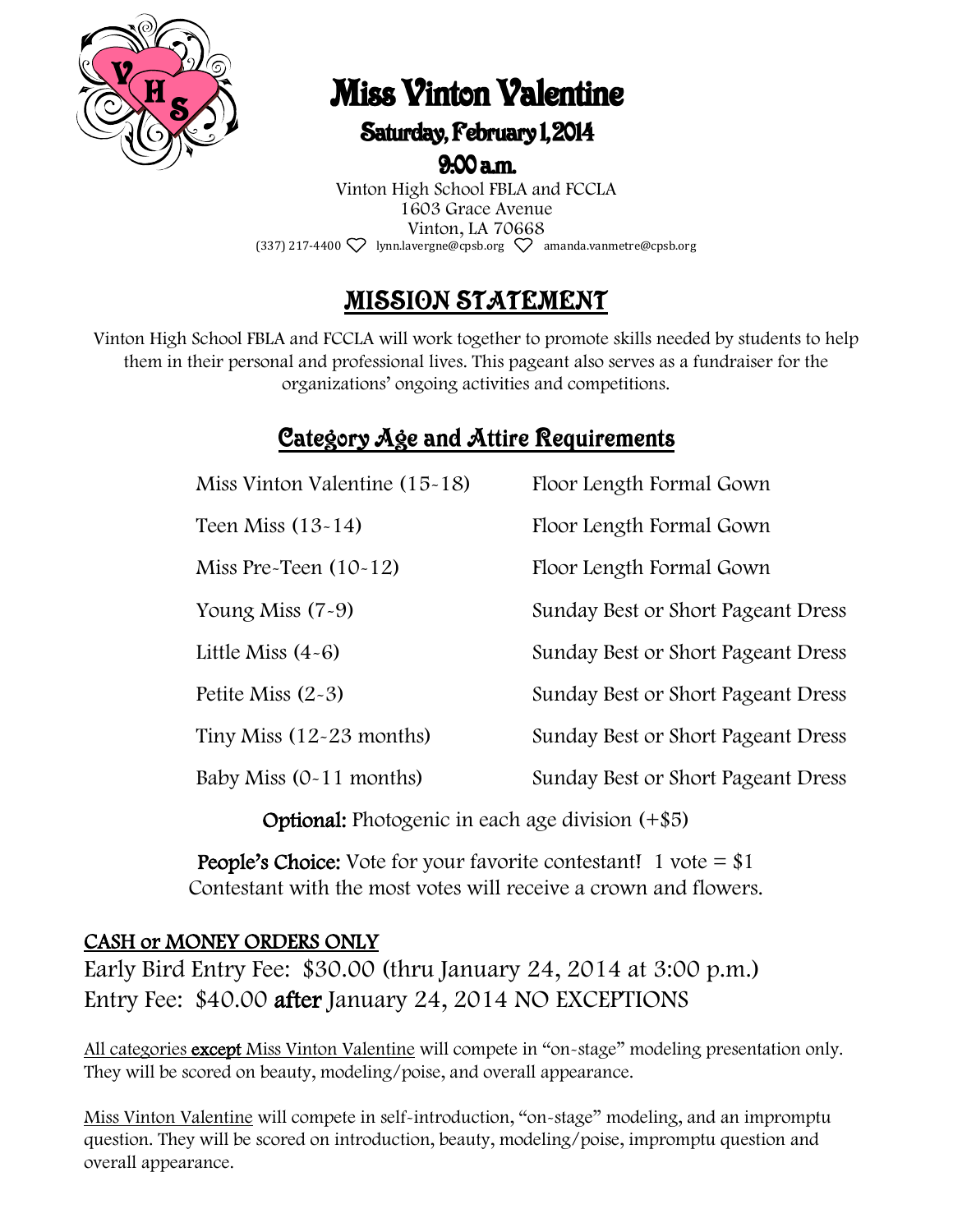## Pageant Rules

#### General Rules and Information

- You must compete in the Age Division you are on the day of the pageant. No grace periods or bumping.
- Each contestant is allowed only one female chaperone in dressing rooms.
- Do not approach the judges; scores will not be posted, but may be obtained by providing a stamped self-addressed envelope with your entry form. Allow 3-4 weeks post-pageant to receive your scores.
- Modeling formation will be a basic "T".
- The judges will be in front of the "stage".
- For the Most Photogenic competition (optional), submit a 5 x 7 or smaller head shot of a color or black-and-white photo. On the back, label the picture with the contestant's name and age. There is an additional \$5 fee for this competition.
- People's Choice Crown will be determined by the most votes received for a contestant.
- Bad sportsmanship will not be tolerated by a contestant or the contestant's representative (sponsor or parent). Your contestant will be **disqualified** and you will be required to leave without benefit of refund.
- All guests must sit in the stands of the gym. No one is allowed on the floor.
- All new Queens' guardian will be required to sign a Photo Release Form to use at the discretion of the Pageant Directors for media publications.
- Queens will be required to attend all events scheduled by the Pageant Directors of Miss Vinton Valentine.
- All new Queens are required to return at the conclusion of the pageant for introductions and group picture.
- All entries received are nonrefundable. CASH or MONEY ORDERS ONLY

The words "stage" mentioned above in the rules is to note that there will not be a stage in the gym, however, a stage area will be designated on the floor.

#### Additional Information:

Please note that the pageant will be held in the boys' gym of Vinton High School. The "dressing rooms" provided will not have all accommodations. The "dressing rooms" will be classrooms so there will be a limited number of outlets for your use. There will also be limited table space. It will be your responsibility to provide mirrors, extension cords and power strips.

#### Admission:

Adults: \$5

Children 5 and under: Free

Please remember, only one adult is allowed in dressing rooms.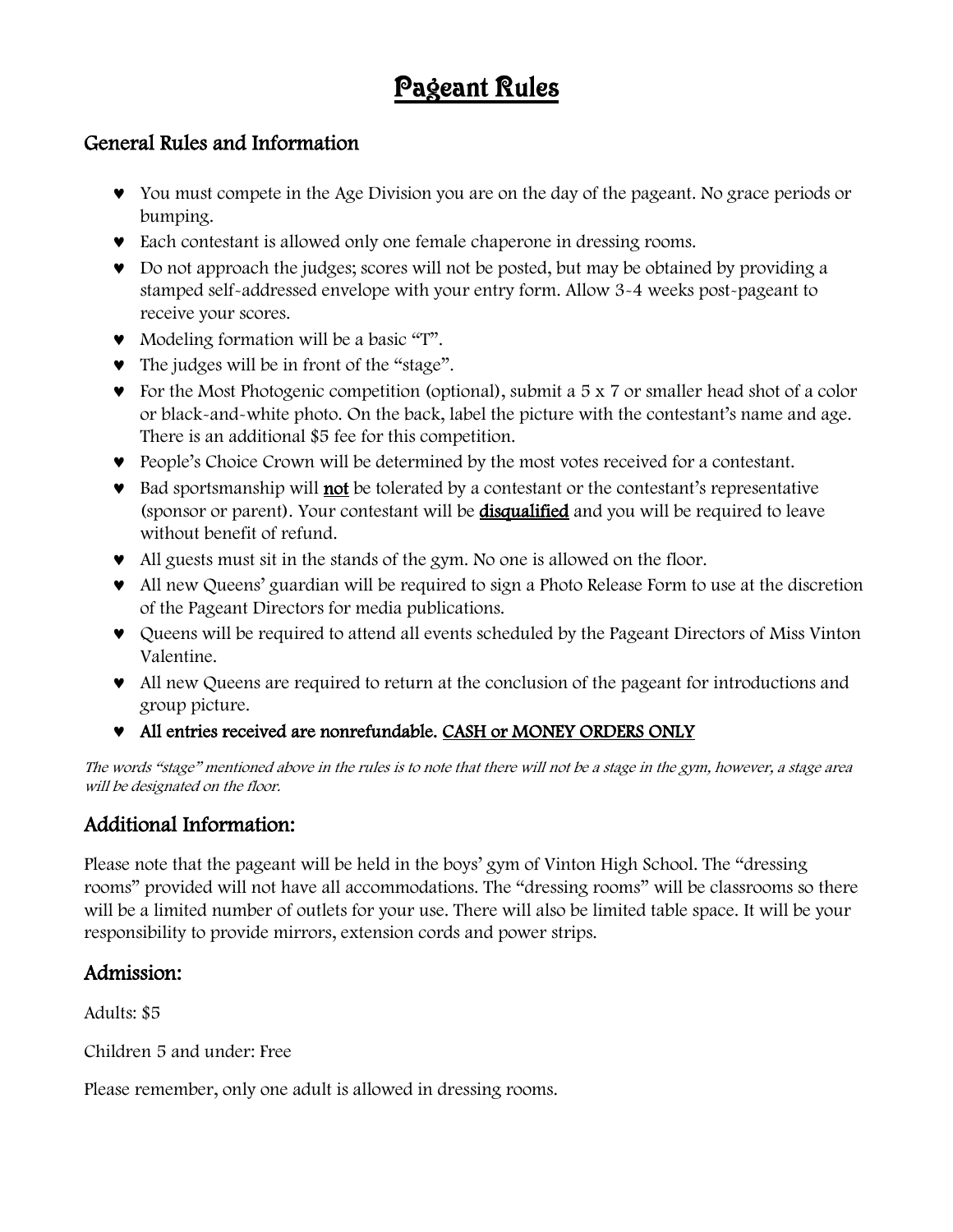

## **Miss Vinton Valentine**

Vinton High School FBLA and FCCLA 1603 Grace Avenue Vinton, LA 70668 (337) 217-4400  $\bigvee$  lynn.lavergne@cpsb.org  $\bigvee$  amanda.vanmetre@cpsb.org

#### ENTRY FORM

| Please Type or Print clearly: |  |                                    |  |
|-------------------------------|--|------------------------------------|--|
| Competition Division:         |  | Age (on day of pageant): _________ |  |
|                               |  |                                    |  |
|                               |  |                                    |  |
|                               |  |                                    |  |
|                               |  |                                    |  |
|                               |  |                                    |  |
|                               |  |                                    |  |
|                               |  |                                    |  |
| Contestant Information:       |  |                                    |  |
|                               |  |                                    |  |
|                               |  |                                    |  |
|                               |  |                                    |  |
|                               |  |                                    |  |
|                               |  |                                    |  |
|                               |  |                                    |  |
|                               |  |                                    |  |